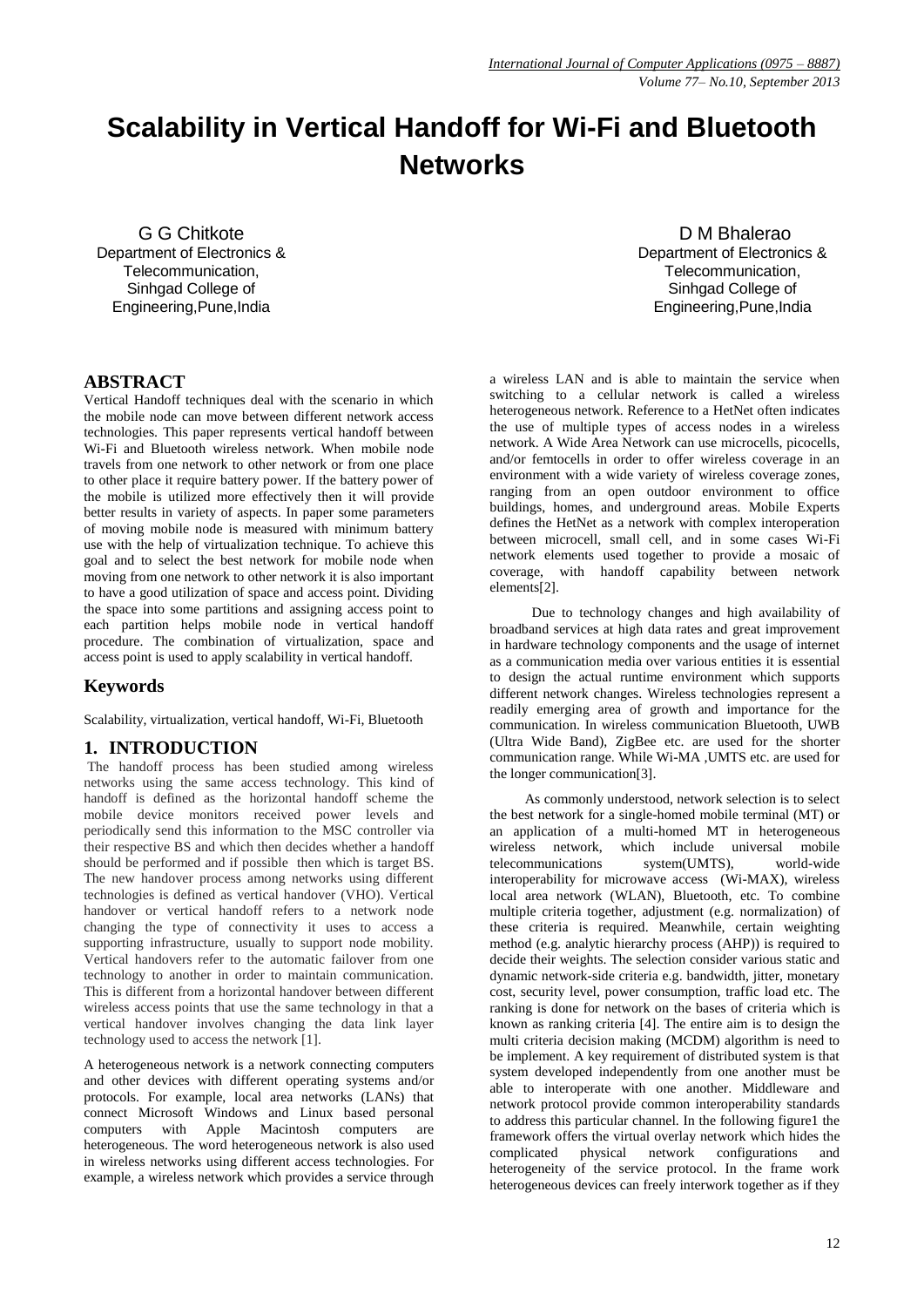were of the same network type devices. In the framework an Inter-working Gateway (IWG) is defined for the transparent connectivity between heterogeneous networks. Here to select the network side criteria which involves operator policies, terminal prosperities ,customer preferences, application QoS and vertical handover(VHO) , horizontal handover (HHO) these all prosperities are known as name factors which depend upon cell radius, coverage percentage, terminal velocity[5].

A key requirement of distributed systems is that systems developed independently from one another must be able to interoperate with one another. However even in this case, developing such interoperability solutions remains laborious and challenging,requiring not only knowledge of the protocols and low-level network programming involved, but also an understanding of the mapping of protocols onto one another or a common intermediary [6]. Handover management issues include mobility scenarios, metrics, decision algorithms and procedures. Mobility scenarios can be classified into horizontal (between different cells of the same network) and vertical (between different types of networks). In homogeneous networks horizontal handovers are typically required when the serving access router becomes unavailable due to MT's movement. In heterogeneous networks, the need for vertical handovers can be initiated for convenience rather than connectivity reasons (e.g., according to user choice for a particular service). Two of the major challenges in vertical handover management are seamlessness and automation aspects in network switching. These particular requirements can refer to the Always Best Connected concept, of being connected in the best possible way in an environment of multiple access technologies, according to policies (expressed by rules based on parameters such as network conditions or user preferences)[7].

#### **1.1 Classification of Handoff**

In Heterogeneous wireless environment the handoffs are classified into two main streams, Horizontal Handoff (HHO) and Vertical Handoff (VHO). Figure 1 illustrates horizontal and vertical handoff.



(WLAN 1 to WLAN 2 or vice versa) (WLAN to GPRS)

**Figure 1: Horizontal versus vertical handoff**

### **1.2 Horizontal Handoff**

Horizontal handoff or intra-system handoff is a handoff that occurs between the APs or BSs of the same network technology. A horizontal handoff occurs between the homogeneous cells of a wireless access system. For example, the changeover of signal transmission of an MT from an IEEE 802.11g AP to a geographically neighboring IEEE 802.11g AP this process is known as horizontal handoff. The network automatically exchanges the coverage responsibility from one point of attachment to another every time an MT crosses from one cell into a neighboring cell supporting the same network technology. Horizontal handoffs are mandatory since the MT cannot continue its communication without performing it.

# **1.3 Vertical Handoff**

The vertical handoff is classified in two categories: upward and downward. The upward vertical handoff is a handoff to a wireless overlay with a larger cell size and lower bandwidth. A downward vertical handoff is a handoff to a wireless overlay with a smaller cell size and larger bandwidth. Thus, a mobile device performing an upward vertical handoff disconnects from a network providing smaller coverage area and higher access speed (for example, WLAN) to a new one providing broader coverage but lower access speed (for example, WWAN), while a mobile device performing a downward vertical handoff disconnects from a network providing broader coverage area and lower access speed to a new one providing limited coverage but higher access speed[8].The main distinguish between Vertical Handoff and Horizontal handoff (HHO) is as shown in table 1.

**Table 1: Compression of VHO and HHO**

| Parameters               | VHO            | HHO         |
|--------------------------|----------------|-------------|
| <b>Access Technology</b> | Change         | Not changed |
| <b>OoS</b> Parameters    | May be changed | Not changed |
| <b>IP</b> Address        | Changed        | Changed     |
| Network Interface        | May be changed | Not changed |

The second classification in vertical handoff mechanism is imperative and alternative. An imperative VHO occurs due to low signal from the base station (BS) or access point (AP). It can be considered as an HHO. The execution of an imperative VHO has to be fast in order to keep on going connections. On the other hand, a VHO initiated to provide the user with better performance is considered to an alternative VHO. This VHO can occur when a user connected to cellular network goes inside the coverage of a WLAN, even if the signal of the connection to the cellular network does not lose any signal strength, the user may consider the connection to WLAN a better option[10].

# **2. LITERATURE SURVEY**

### **2.1** Vertical Handoff Procedure Overview

The new generation wireless networks adopt a heterogeneous broadband technology model which aims to provide guarantee seamless connectivity to mobile users, anytime and anywhere. Different network characteristics are expected for different multimedia applications, each of them requiring a specific QoS level. Ubiquitous access through a single network technology could not always guarantee seamless connectivity, due to geographical coverage limitations, so that the cooperation of different access networks represents an important feature for heterogeneous environments. A general definition of handover assumes it as the process by which a mobile terminal keeps its connection active when migrating from the coverage of one network Access Point (AP) to another. Basically, different types of handovers can occur in wireless overlay networks. Network switching can be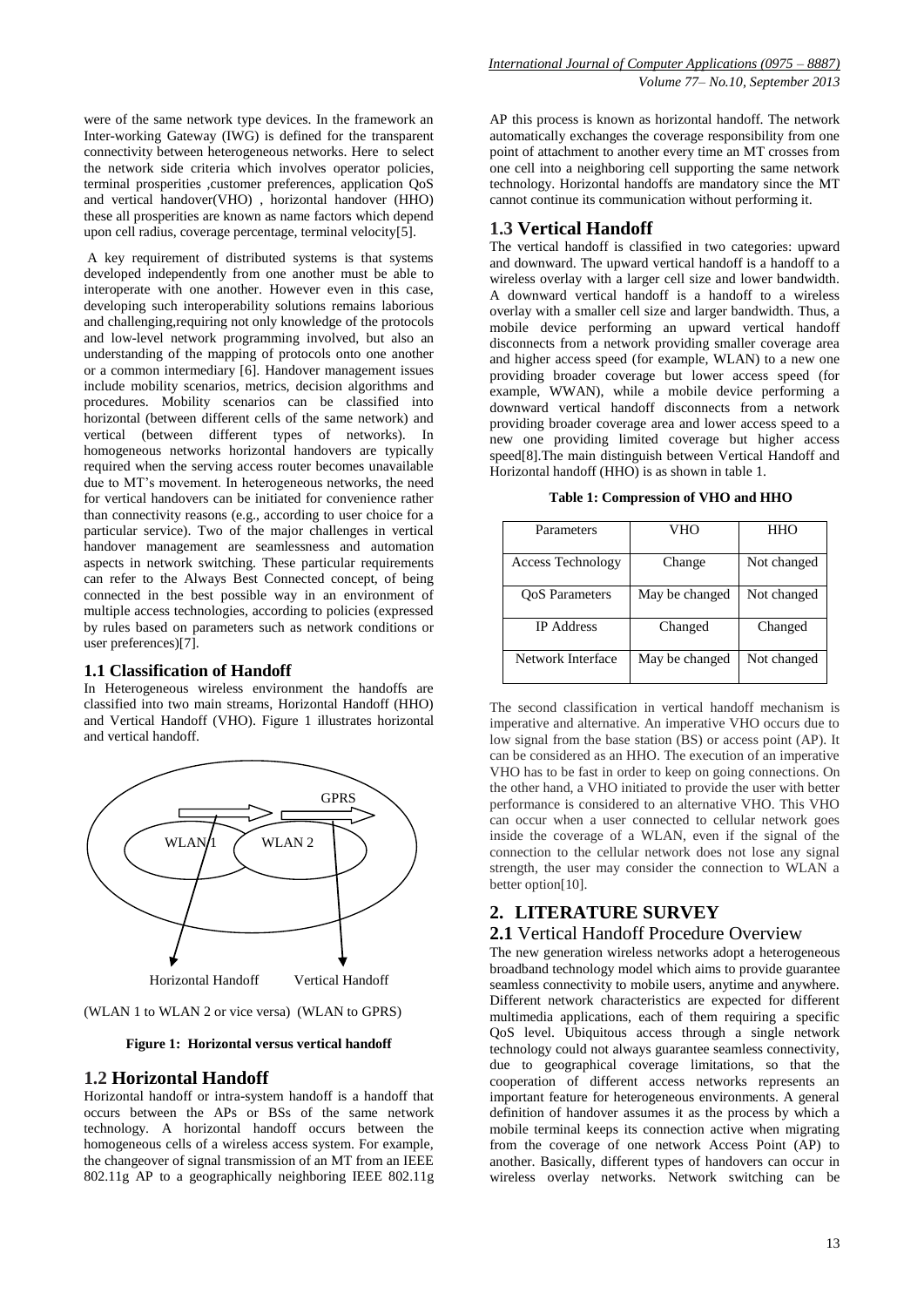performed not only to maintain user connectivity but also to keep high QoS. There are some decision handover parameters based on QoS, available resources, and channel quality or preference consumer. In GSM, handover decision is based on the perception of channel quality, reflected by the received signal strength and the availability of resources in neighbor cells. The Base Station (BS) usually measures the quality of the radio link channels used by Mobile Nodes (MNs) in its service area. Measures are periodically updated so that degradations in signal strength going below a prescribed threshold can be detected and handover toward another radio channel or cell can be initiated.

Horizontal handover (HHO) occurs between the APs of the same network technology, while vertical handover (VHO) occurs between APs belonging to different networks techonology. Several kind of VHO can be envisaged, as described as follows. A main issue is to decide if or when to start the handover, and who performs it. Handover policies are based on different metrics for handover decision. Traditional solutions simply consider RSSI (Received Signal Strength Indication) and channel availability. More sophisticated handover policies also consider:(i) Quality-of-Service, as different types of services require various combinations of reliability, latency, and data rate; (ii) costs, i.e*.* different networks may employ different billing strategies; (iii) network conditions like traffic, available bandwidth, network latency, and congestion; (iv) system performance, such as channel propagation characteristics, path loss, inter-channel interference, Signal-to-Noise ratio and Bit Error Rate; (*v*) mobile terminal conditions like battery power and dynamic factors such as speed, moving pattern, moving histories, and location information. In the latter case, if the battery level of a MN is low, the handover commutes toward a network that guarantees lower power consumption. In the case when the user requires a guaranteed OoS level for her applications, handover switches to a network meeting such requirements [7].

# *2.2 Vertical Handoff Decisions in Heterogeneous Network*

The vertical handoff process can be divided into three main steps namely system discovery, handoff decision, and handoff execution. The function of each step is described below

### *2.2.1 System discovery*

During this step, the mobile terminals equipped with multiple interfaces have to determine which networks can be used and the services available in each network.

### *2.2.2 Handoff decision*

In this step, the mobile node determines which network it should connect to. The decision may depend on various parameters or handoff metrics Algorithm.

# *2.2.3 Interoperability*

In this step, traditional handoff protocols are developed for homogeneous systems that rely on a common signaling protocol, routing techniques and mobility management standard. In heterogeneous environments, mobile nodes and the network routers must be able to interoperate with different networks, and with the corresponding protocols and standards. Traditional handoff protocols are developed for homogeneous systems that rely on a common signaling protocol, routing techniques and mobility management standard. In heterogeneous environments, mobile nodes and the network

routers must be able to interoperate with different networks, and with the corresponding protocols and standards [11].

# *2.3 Network Virtualization*

Network virtualization is a method of creating independent network topologies as an additional layer on top of the current exiting network architecture. For example, the public Internet is a popular network architecture that forms a baseline infrastructure for a wide array of network virtualization techniques. The Internet provides a high-speed, global network due to its large scale adoption and standardization. The architecture of the Internet provides a natural layering approach that allows protocols and applications to function independently of the layer below. Network virtualization works within this layering approach to provide top level applications the ability to work with the network independent of the actual underlying physical topology. This concept is commonly referred to as cloud computing. Many techniques for providing network virtualization exist. Virtual Private Networking (VPN) is one popular network virtualization technique. The primary purpose of VPNs is to allow the establishment of secure connections between trusted peers on a network. Generally these connections form in such a way as to allow high level network applications to behave as though the other peers in the VPN have connected to the same physical network. In actuality, these peers may be separated by thousands of miles across a complex mesh of networking equipment and interconnection technologies. VPNs usually provide some type of encryption support in order to establish secure tunnels over insecure mediums such as the public Internet [15].

# **3. PROPOSED METHOD**

In heterogeneous wireless environment variety of nodes are present. Constraint nodes are one of them which provides internet of things. These nodes have very less energy. If constraint node sends signals continuously; then they became dead after some time. To overcome this limitation of constraint node, virtualization technique is used. Virtualization technique will provide minimum use of battery power for constraint node. Virtualization gives highest priority for the constraint nodes for connection establishment with access point. Whenever constraint node sending a signal for switching onto other network, for example Wi-Fi to Bluetooth. It will get an access by establishing a connection. This paper represents the mechanism by combining virtualization with space and access point. The assumed space (i.e. area) is logically divided into four parts. These partitions can be achieved by assuming a square inside the circular area with the help of figure 2. The borders of square can be used for handoff procedure. After dividing the assumed area into four parts they require the access points to provide handoff when node is traveling in the various regions. Access point channels are logically allocated to each partition. This entire concept helps to improve scalability in vertical handoff. Each access point is served with a channel. The major job of these access points is to provide highest priority for the signals which are coming from constraint node.

If constraint node comes into respective region of access point and sends signal, it will get priority automatically and vertical handoff takes place. This mechanism provides minimum use of battery which is used by constraint node during movement form one network to other network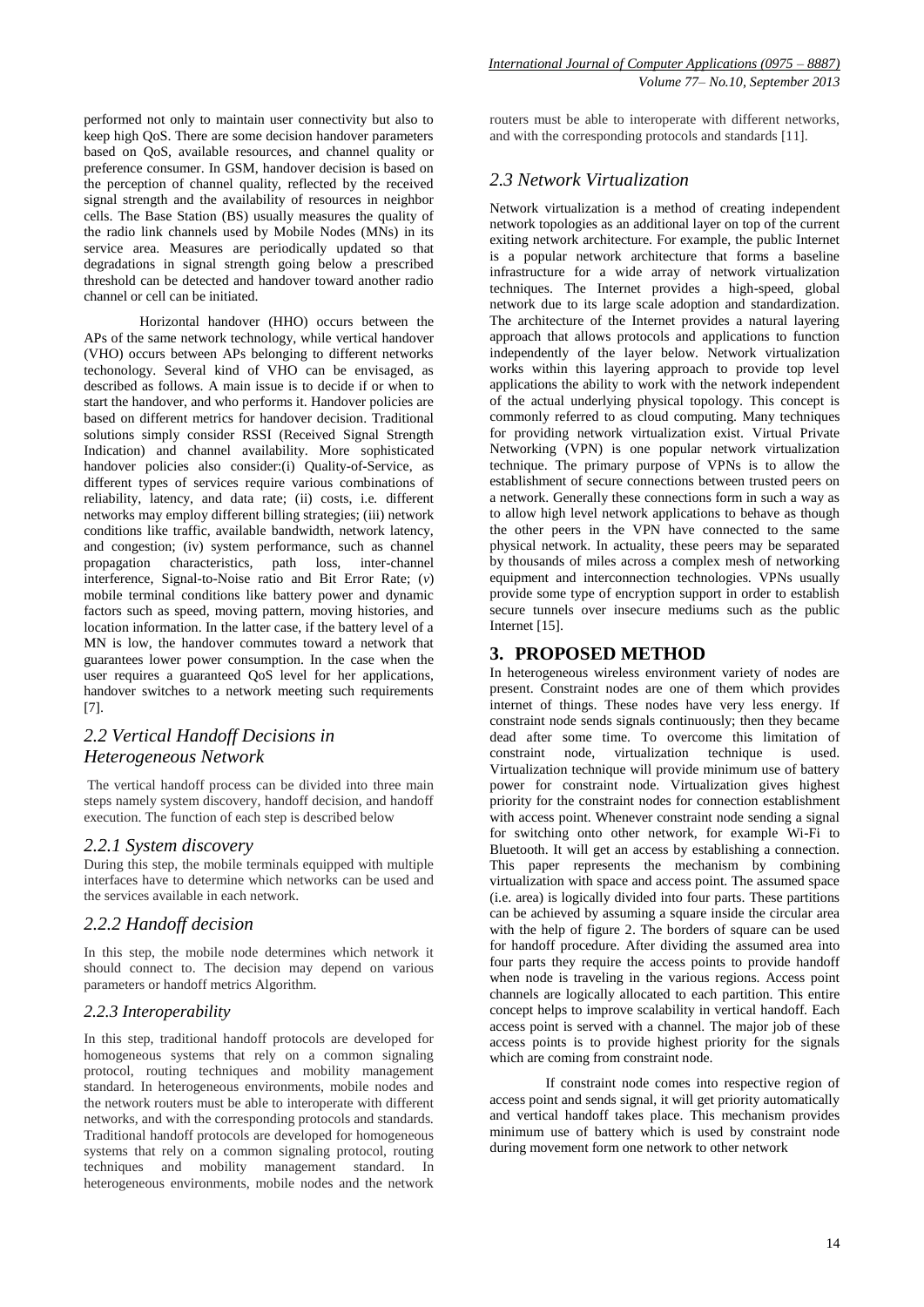

**Figure 2: Assumed areas for vertical handoff**

As Wi-Fi and Bluetooth network do not belong to the same network technology and therefore a vertical handoff mechanism is required.

In this paper the parameter for measurement are taken against speed of mobile node these are, speed versus packet delivery ratio, speed versus call drop in Bluetooth, speed versus call drop in Wi-Fi, Speed versus power consumed, speed versus

# **4. IMPLEMENTATION**

The entire implementation is simulated in NS-2(Network Simulator)

### *4.1 Steps for the writing scripts in tcl*

*programming* 

Step 1: Creating an instance of the simulator

set ns [new simulator] //object created

Step 2: Setup trace support by opening file "out.tr" an call the procedure trace-all

set f [open out.tr w] //log event with record

\$ns trace-all \$f //this file will store all event

Setp3: Setup nf for network animator

set nf [open out.nam w] //this file is assigned to nf which store relevant data of network animator

Step 4: The topography is broken up into grids and the default value of grid resolution is 1. A different value can be passed. set topo [new Topography]

\$topo load\_flatgrid \$val(x) \$val(y)

set val(chan)

[new Channel/WirelessChannel]

The above four mentioned steps are important to create the instance of the scenario and environment creation.

### **4.2 AODV**

The AODV protocol is designed for mobile nodes in ad-hoc networking, where there often are changes in topology. The AODV protocol is based on on-demand route discovery. Because of that every node has different and limited local knowledge of the network. The fact that a node seeks information about the network, only when needed, is causing low overhead since a node does not have to maintaining unnecessary route information. To handle router information AODV uses three different kinds of messages Route request (RREQ), Route Reply (RREP) and Route Error RERR.

AODV is using ring expansion when discovering new routes to limit flooding of the network and thereby reducing overhead.

The protocol is ideal for discovering neighbor nodes. If a node needs a route to a node in the other end of the network1 the protocol will course a reasonable flooding of the network. Expansion ring search is a better strategy than doing a full scale search for the node. Likely some other node in the network has a valid route to the destination, and will send a RREP to source, and thereby reducing overhead. By every RREQ a node sends, a sequence number is increased, this is used by the protocol to guarantee loop-freedom in paths found. New version of the AODV routing protocol has also a feature that only the destination host can reply to the sent request.

# **4.3 Creating the object GOD**

Create the object God, "God (General Operations Director) is the object that is used to store global information about the state of the environment, network or nodes. The procedure create-god is defined in \$NS2\_HOME/tcl/mobility/com.tcl, which allows only a single global instance of the God object to be created during a simulation. God object is called internally by MAC objects in nodes, so create god in every cases. Table 2 shows the syntax for god configuration.

#### **Table 2: Method of for node configuration**

| \$ns node-config \node configuration                        |
|-------------------------------------------------------------|
| -adhocRouting AODV \ routing protocol                       |
| -llType $LL \setminus$ link layer                           |
| -macType Mac/802_11 \ mac layer type                        |
| -if q Len $50 \setminus$ interface queue length             |
| -ifqType Queue/DropTail/PriQueue \                          |
| -phyType Phy/WirelessPhy $\langle$                          |
| -antType Antenna/OmniAntenna                                |
| -propType Propagation/TwoRayGround                          |
| -channel $\val(\text{chan}) \setminus \text{channel value}$ |
| -energyModel $\alpha$ (energymodel) \                       |
| $-rxPower\ 0.3 \ (received energy)$                         |
| -txPower $0.6 \setminus$ transmitted energy                 |
| -initialEnergy \$val(initialenergy)                         |
| -topoInstance \$topo \ topology                             |
| -agentTrace $ON \setminus$ agent is on                      |
| -routerTrace $ON \setminus$                                 |
| -macTrace OFF $\setminus$                                   |
| -movementTrace OFF                                          |
|                                                             |

# **4.4 Performance parameter to measure scalability in vertical handoff for Wi-Fi and Bluetooth Network**

The performance parameters are measured that can be obtained through NS trace file.

#### 4.4.1 Speed versus Packet delivery ratio

It is the ratio of the number of delivered data packet to the destination. The greater value of packet delivery ratio means the better performance of the protocol. As mobile node is moving it is necessary to maintain records of Speed versus Packet delivery for calculation of average packet delivery ratio. Average packet delivery ratio will provide the range of the packet delivery. Due to this range it is easy to calculate the number of packet delivered and number of packet are lost during the movement of node.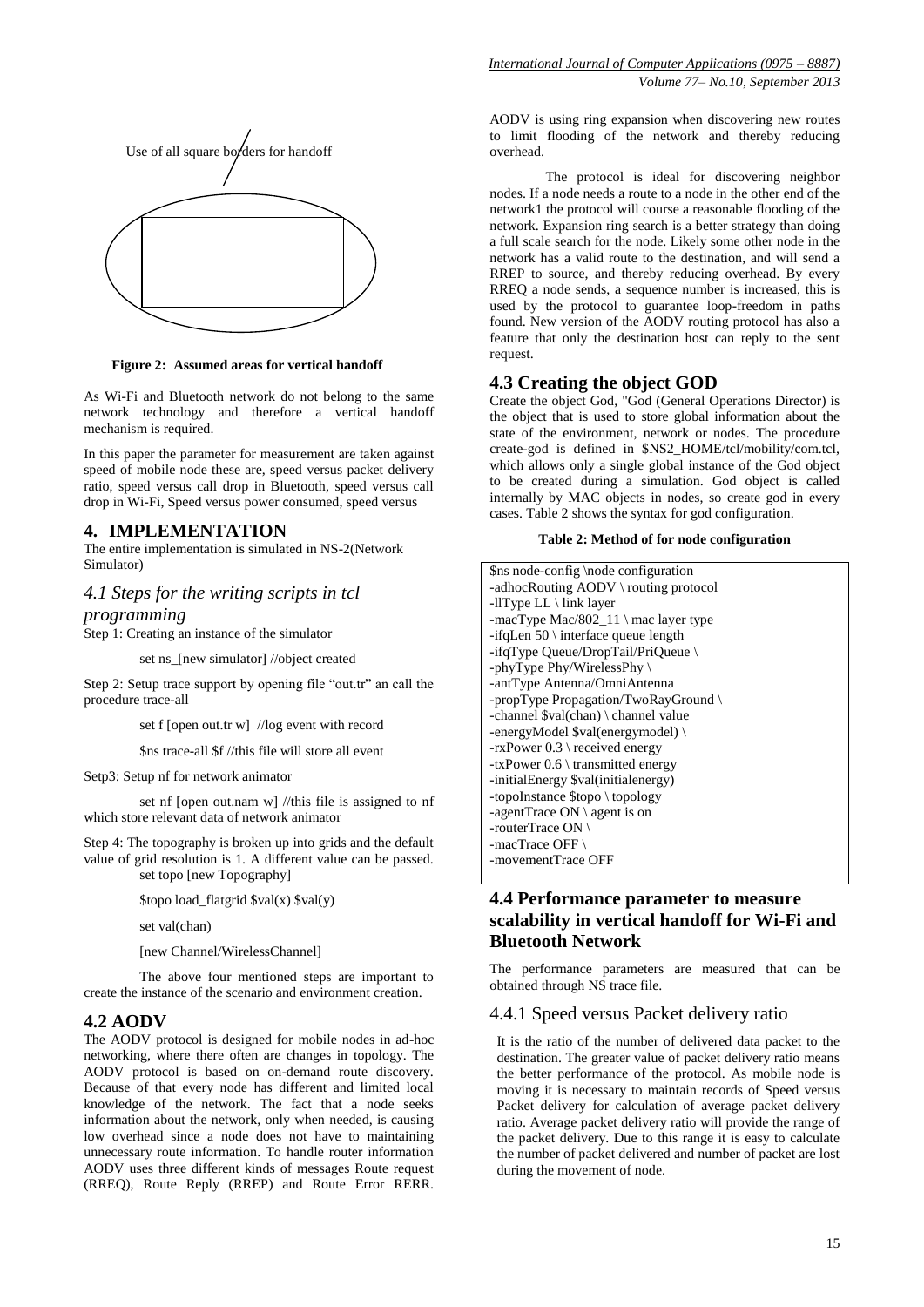# 4.4.2 Speed versus Call drop in Bluetooth

Call drop in Bluetooth occurs when handover between two sectors is not well defined. If connection speed drops from fast to slow then call drop occurs. To calculate speed versus call drop in Bluetooth the aodv protocol can be used which is present in NS-2. The information of call dropping count is present on access point. measured the call dropping count when node is moving in Bluetooth.

#### 4.4.3 Speed versus Call drop in Wi-Fi

Call drop in Bluetooth occurs when handover between two sectors is not well defined. To calculate speed versus call drop in Wi-Fi the aodv protocol is used which is present in NS-2.

#### 4.4.4 Speed versus Power Consumption

As node is moving to energy of the respective node is need to be preserved. The measurement of speed versus the power consumed by the node is taken under cosideration. If speed of the node is increasing definitely power consumption by node is reduced.

# 4.4.5 Speed versus Handoff Delay

Handoff delay is the ratio of handoff time by handover count. The handover delay is important when the node is moving form Bluetooth to Wi-Fi and vice versa. When the node changes its network this delay is required to provide. Handoff delay is appears random in manner.

# **5. RESULTS**

### *5.1 Speed versus Packet delivery ratio*

After simulating the proposed method in NS-2 the results are found, which represented in table 3. The speed is represented in m/s and packet delivery is ratio (PDR) is in percentage. Initial speed is 5 m/s and the reading is taken up to 25 m/s. The maximum packet delivery ratio is at speed 10 m/s and minimum packet delivery ratio is at 25 m/s, it is 97.83% and 83.79% respectively. This paper shows that the packet delivery ratio is increased if the battery power of the node is utilized effectively with the help of virtualization.

| Table 3: Speed versus packet delivery ratio |  |  |  |  |  |
|---------------------------------------------|--|--|--|--|--|
|---------------------------------------------|--|--|--|--|--|

| Sr. No. | Speed(m/s) | Packet Delivery Ratio (%) |
|---------|------------|---------------------------|
| 1.      | 5          | 88.69                     |
| 2.      | 10         | 97.83                     |
| 3.      | 15         | 93.34                     |
| 4.      | 20         | 87.70                     |
| 5.      | 25         | 83.79                     |

### *5.2 Speed versus Call Drop in Bluetooth*

The table 4 shows results by moving the mobile node from one position to other position. Speed is represented in terms of m/s and the respective call dropping count. Call dropping count is totally depends upon the position of the respective destination of node. This is occurred when handover between two sector are not well defined. Here in this paper the CBR (Constant bit rate) traffic is used for the overall communication. In Bluetooth the call dropping count is necessary to prevent the seamless connectivity from one

network to other network or one position to other position. The call dropping count is different at the different speed. The maximum call dropping count is 1251 at speed 5 m/s. Call dropping count in Bluetooth is become less if speed of the of node is increases.

|  |  |  | Table 4: Speed versus Call drop in Bluetooth |
|--|--|--|----------------------------------------------|
|  |  |  |                                              |

| Sr.<br>No. | Speed<br>(m/s) | Call drop in Bluetooth (Call dropping<br>count) |
|------------|----------------|-------------------------------------------------|
|            |                |                                                 |
| 1.         | 5              | 1251                                            |
| 2.         | 10             | 1234                                            |
| 3.         | 15             | 1051                                            |
| 4.         | 20             | 1134                                            |
| 5.         | 25             | 1027                                            |

# 5.3 Speed versus Call Drop in Wi-Fi

Table 5 shows speed versus call drop in Wi-Fi. This table is obtained during Wi-Fi node movement. Speed is represented in terms of m/s and the respective call dropping count is measured. As the node is moving from one position to other position it important to measure the call dropping ratio. Control information can be known by the control over head which are required in this mechanism. It will provide the data to the respective network call dropping will gives the number of call drop occurs during the node movement. Table provides the exact numeric values which we can easily understand. The maximum call dropping count is 591 at speed 5 m/s. Call dropping count is found less in Wi-Fi if it is compared with Bluetooth call drop.

**Table 5: Speed versus call drop in Wi-Fi**

| Sr.<br>No. | Speed<br>(m/s) | Call drop in Wi-Fi (Call dropping<br>count) |
|------------|----------------|---------------------------------------------|
| 1.         | 5              | 591                                         |
| 2.         | 10             | 573                                         |
| 3.         | 15             | 558                                         |
| 4.         | 20             | 558                                         |
| 5.         | 25             | 450                                         |

# 5.4 Speed versus Power Consumption

Table 6 shows the values of speed versus power consumed. These reading are required during node movement. Speed is represented in m/s and power consumed is in watt (W). As per the table it is clear that when speed of the mobile node is increasing and power is reduced. At speed 5 m/s and 25 m/s is 6.13 W and 5.50 W respectively. As per the values in the table 6 it clear that if speed of the mobile node is increased then the respective power required for the mobile node is going to be decreased. In short the power consumption is achieved during this scenario. If the less power is utilized during the node movement definitely the life of the node will increased. Due to increase in life of node the entire communication system